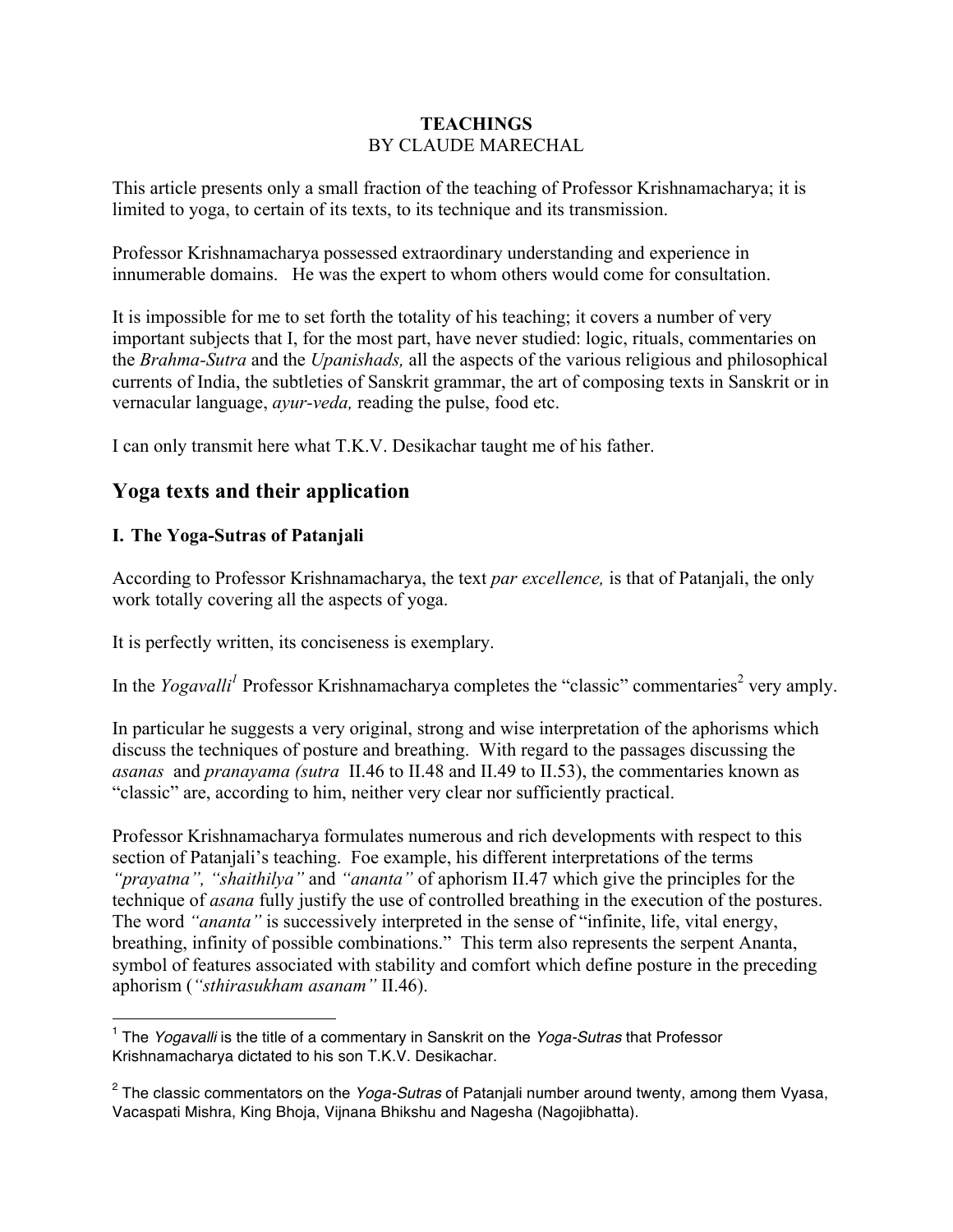Further, all the detailed explanations of the Professor on aphorism II.50 which treats the technique of *pranayama* are also enlightening. His commentaries, more concrete and more simple than those of the "classics," seem to better integrate the real, practical conditions of experience combining the postures, the manipulation of the breath and mediation. Besides, his interpretations take account of the possibility, thanks to these exercises, of reestablishing and protecting physical and mental health.

The principles linking *asana* and *pranayama* are established in a way that is harmonious and tangible. In addition, the correlations between the psychosomatic exercises (*asana and pranayama)*, the preliminary recommendations for a social and personal ethic *(yama and niyama)* and the concentration exercises *(samyama)* are similarly clarified. Thus yoga appears to us as a truly coherent system, where everything is related (in keeping with one of the meanings of the word yoga: union, junction).

Professor Krishnamacharya corrects certain passages of the celebrated commentary of Vyasa on the third chapter of the *Yoga-Sutras.* According to the master, the exegesis of the famous commentator is at times too theoretical, hardly comprehensible, indeed even responsible for confusion. Perhaps the most noteworthy example concerns the teaching of the great steps of maturation in yoga (third chapter, aphorisms 9 to 12). In his developments on these *sutras,*  Professor Krishnamacharya appears very clear and establishes a hierarchy among these profound maturations:

- *nirodha-parinama* makes reference to the first transformation; the *yogin*, already liberated from the hold of his instinctive and emotional behaviours, progresses towards serenity.
- *- samadhi-parinama* corresponds to the next step; the mind, having become more incisive in its relation to the object, succeeds at various realizations *(siddhi)*
- *- ekagrata-parinama* indicates the ultimate metamorphosis, that which leads to the highest state, to the realm of peace and of eternal light, to the final liberation *(kaivalya).*

According to Professor Krishnamacharya, each chapter of Patanjali's work constitutes a teaching in itself, an individual instruction given to an individual disciple. This idea reflects well the importance that the Professor gives to personalized yoga teaching. The four *yogin* to whom respectively each of the chapters of the *Yoga-Sutras* is addressed are Kritanjali, Baddhanjali, Mastakanjali, and Purnanjali.

-Kritanjali is the disciple already advanced *(krita)* in yoga who has already overcome many obstacles and knows the methods of yoga well. The *samadhi-pada* (first chapter) is intended for him in order that he will continue to clarify his ideas and bring order and coherence to his conduct... and perhaps arrive at the aim of yoga.

-Baddhanjali is caught *(baddha),* dominated by the *kleshas.* With humility, he prays to the Lord to aid him to end his suffering. The yoga of action *(kriya-yoga)* as well as the four first limbs of *ashtanga-yoga -* attention to one's neighbor *(yama)* and to oneself *(niyama),* posture *(asana)* and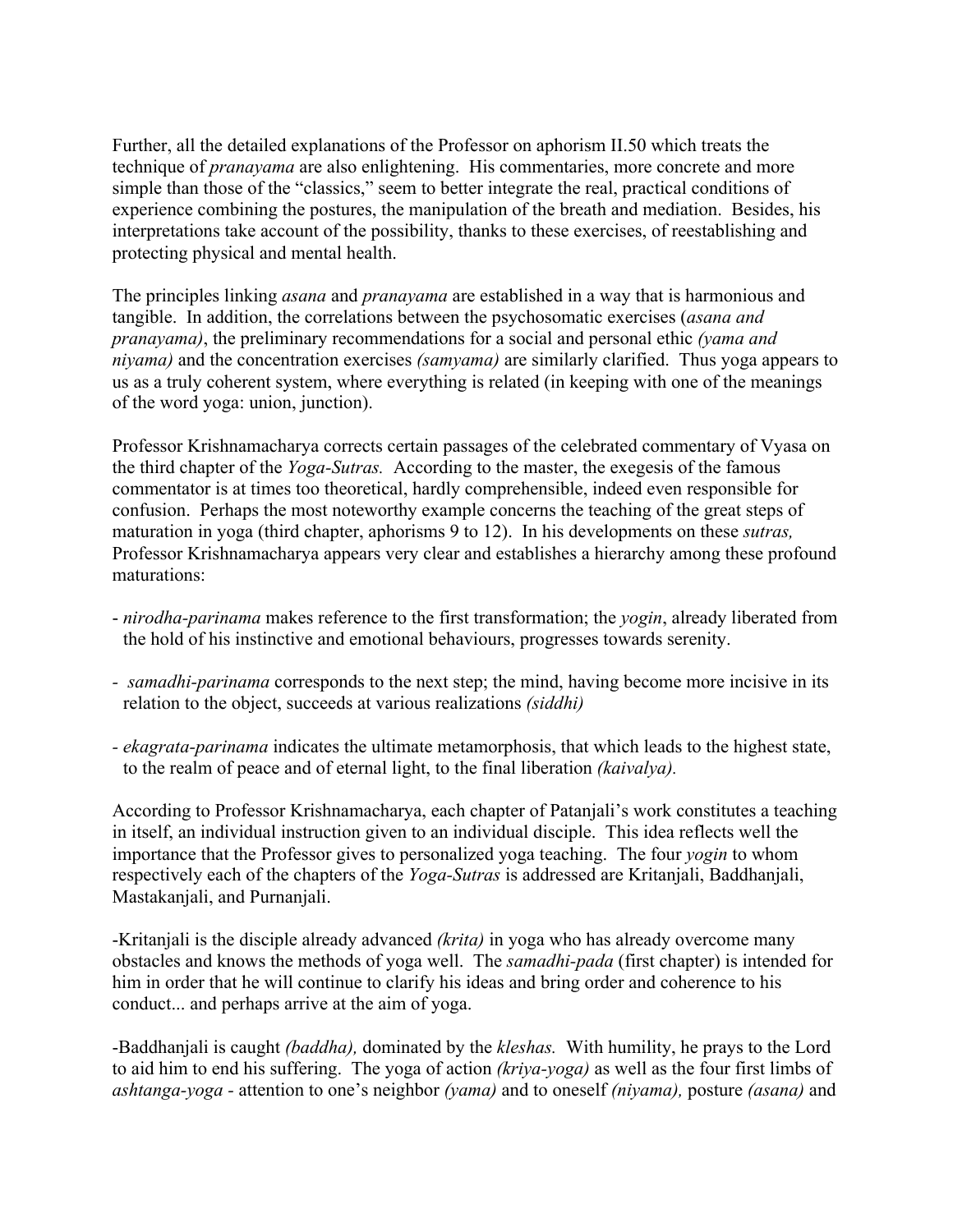breathing *(pranayama)* techniques - elements presented in the second chapter of the *Yoga-Sutras*, suit him better.

Mastakanjali possesses a well balanced and oriented mind which he uses with a view to attaining certain powers. He has arrived at the summit *(mastaka)* of mastery of the mind. Patanjali chose to teach him the third chapter so as to aid him to become situated still more clearly in the right path, and particularly to put him on guard against the real danger of acquiring superior faculties *(siddhi).*

As for Purnanjali, he has accomplished his work *(purna* signifies complete, satisfied, accomplished). His detachment is total. Patanjali discloses to him the precious teaching of the fourth chapter which develops the different aspects of the realization of the state of yoga *(kaivalya)* while indicating the role and responsibility of a true guide.

In his last commentary on the *Yoga-Sutras,* the *Yogavalli,* the Professor gives an entirely devotional interpretation to the whole text. For example, he attributes to the word *"va"* from *sutra* 23, chapter 1 *("ishvarapranidhanat-va")* the sense of "only"<sup>3</sup> whereas most other commentators translate it as "or". To be sure, all is in accord with presenting devotion as a method for attaining the state of yoga but for Professor Krishnamacharya, this means is the only valid one, while for the "classics" it concerns only one possible path amongst other equally effective ones. Other passages of the *Yogavalli,* notably those on the third chapter of the *Yoga-Sutras,* reflect this same vision: "One may obtain one or another particular realisation if one has accomplished the exercise of *samyama* <sup>4</sup> in the correct direction, but only on the condition of having received the grace of God, who alone finally decides to confer the expected fruits of this practice."

## **II. The legend of the Yoga-Rahasya**

The *Yoga-Rahasya* contains the chief ideas of Krishnamacharya's teaching on the subject of techniques such as *asana* and *pranayama.* We will return to this in the second part of the article, but let us first report the strange circumstances by which the Professor received this foundational text.

*-*meditation *(dhyana)* and

 $\overline{a}$ <sup>3</sup> Professor Krishnamacharya thought that the term *"va"* is used, in the context of the twenty-third aphorism of the first chapter of the *Yoga-Sutras,* in place of the word *"eva"* (only, precisely, exactly). In *Yogavalli,* he justifies his point of view with solid argument, notably citing Nathamuni, and interpreting the last *sutras* of the first chapter in a way that supports his point of view.

<sup>4</sup> *Samyama* signifies these three successive experiences:

<sup>-</sup>effort of attention on an object *(dharana).*

<sup>-</sup>total, perfect fusion of the mind with the support of concentration *(samadhi).*

This exercise, repeated in one same direction, develops a wholly exceptional degree of intuitive knowledge *(prajna)* of the object under consideration. Consequently, a power *(siddhi)* appears that can progress considerably *(vibhuti)* according to Patanjali.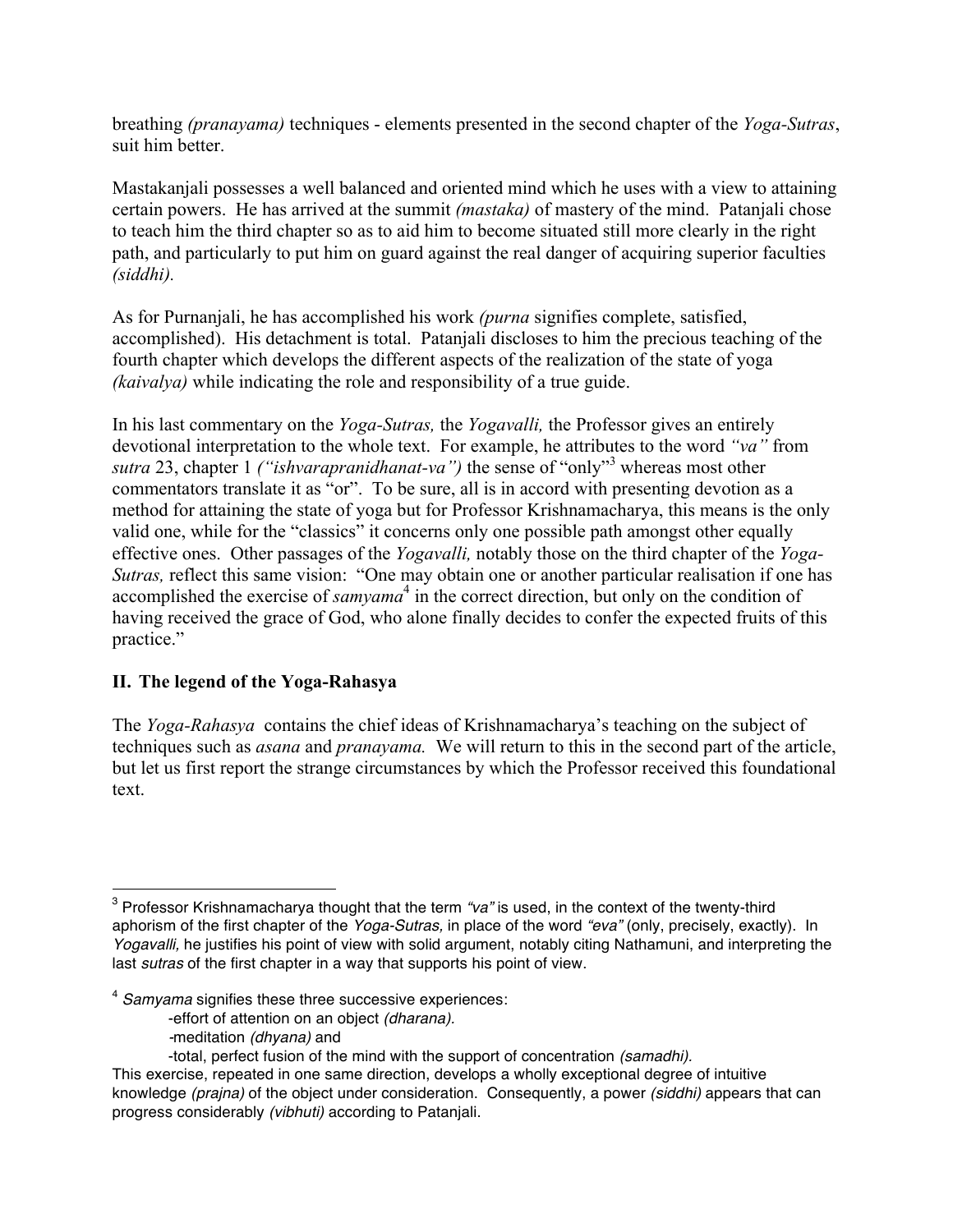In his youth, Krishnamacharya dreamt one night that he was brought by Nathamuni<sup>5</sup> to Alvar Thirunagarai.

Then, some days later, he decided to go there himself. Once having arrived at Alvar Thirunagarai, the young man went into the temple of Shri Nammalvar and asked an old man seated under a tamarind tree where to find Shri Nathamuni. With a head gesture, the old man showed him the direction. Without hesitation, Krishnamacharya followed the recommended route. But after having sought the great sage Nathamuni in vain for a long time, the young traveller decided to retrace his steps. Full of courage and hope, Krishnamacharya continued to walk along the river Tamaraparni until he reached a mango grove, against which, weakened by lack of food, he finished by dozing off.

The young man then had a new dream... The *brahmins* appeared before him. Shri Nathamuni, who stood in the centre, began to expound the *Yoga-Rahasya* ("The Secrets of Yoga").

Several hours later the fortunate dreamer reopened his eyes. He was alone by the river. The mango grove had disappeared. Krishnamacharya realised then that an extraordinary event had just occurred: thanks to the teaching he received at that instant from his ancestor, he now knew all the "Secrets of Yoga".

# **III. The Bhagavad-Gita**

 $\overline{a}$ 

The *Bhagavad-Gita<sup>6</sup>* is one of the monuments of universal literature. It constitutes for the religious Hindu and the *yogin* a reference text. Professor Krishnamacharya knows this work by heart and likes to cite certain passages to support his teaching.

He is capable, on occasion, of critiquing and comparing the different commentators of this famous work. More than this, the master himself proposes very original ideas that he develops fully. For example, he insists more than his predecessors on the importance of the relationship between the Krishna and Arjuna and on the evolution of their relationship through the story. According to him, the *Bhagavad-Gita* is a reference text for the *yogacarya* (the guide) who can learn from it all the subtleties of his role as instructor through taking inspiration from the example given by the behaviour of Krishna towards his disciple.

Professor Krishnamacharya points out as well an unusual sense of the word *"sannyasin"* which appears in numerous reprises in the *Bhagavad-Gita:* this term does not necessarily indicate the errant monk, the solitary mendicant but rather the person really capable of adjusting his/her action in society, understanding clearly his/her life in order, leaves that which should be

<sup>5</sup> Nathamuni was a famous *yogin* and a great Vaishnavite saint who lived in the VIIth century C.C. at Viranarayanapuram, in the south of India. He consecrated his life to the study and the practice of yoga, to instructing his disciples and to the adoration of Lord Krishna. Professor Krishnamacharya attributes the *Yoga-Rahasya* ("The Secrets of Yoga") to him.

 $6$  The Bhagavad-Gita ("The Song of the Lord"), a veritable Hindu Bible, sixth book of the Mahabharata (one of the great epics of India, along with the Ramayana) is a long epic poem and at the same time a yoga treatise. The poem contains the essence of an entire stream of thought shown up through the intermediary of its two protagonists, Krishna and Arjuna, in a dialogue bearing principally on the philosophy of action, discrimination, knowledge and devotion (bhakti).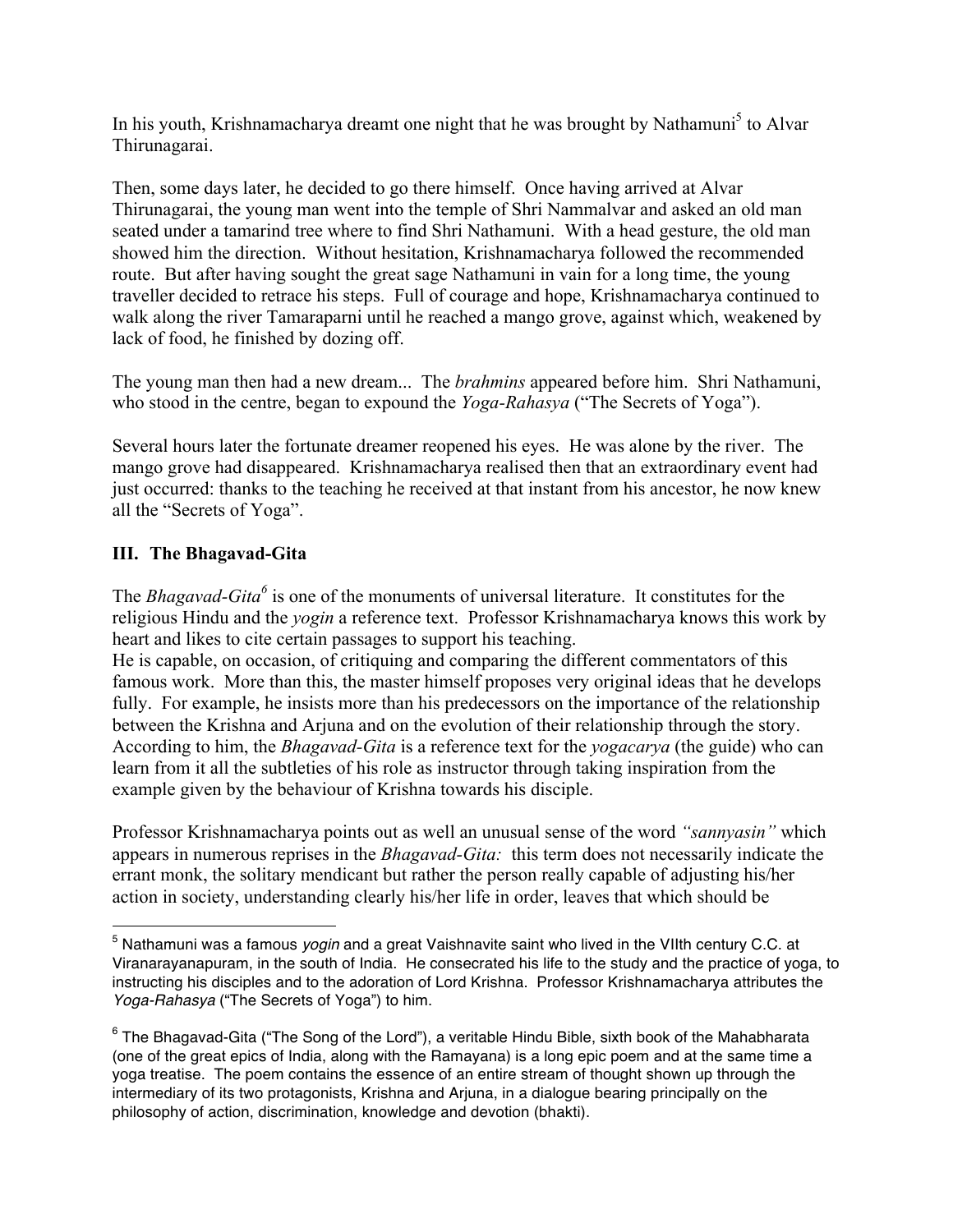abandoned *(vairagya)* in order to take the best direction *(svadharma)* at the most appropriate moment. In conclusion, the *sannyasin* is the person who positions him/herself correctly in the face of reality.

Thus, Krishnamacharya is inscribed in the lineage of great commentators Shankaracharya, Ramanuja, Madhva, Vedantadeshika<sup>7</sup>. His ideas on the *Gita* are substantially close to those of Ramanuja and Vedantadeshika who firmly believe in Vishnu.

# IV. *The Yoga-Yajnavalkya*

 $\overline{a}$ 

Yajnavalkya is a legendary *rishi.* Tradition attributes to him numerous vedic texts and a treatise on law. His contribution in the domain of yoga is much less known, which is why very few masters of yoga make reference to his work these days, even in India.

Professor Krishnamacharya, however, allots him an important place in the written tradition of yoga and draws abundant inspiration from the *Yoga-Yajnavalkya* in his teaching.

This text presents an instruction lavished by Yajnavalkya himself on several disciples, among them his wife Gargi. The author proclaims that all the content of his teaching was revealed to him by the Creator. One finds quite systematically again this same affirmation in the mouth of Professor Krishnamacharya who explains and develops similarly the ideas contained in the work of Yajnavalkya, among others on the degree of dispersion of *prana* relative to the state of health: health improves when *prana* concentrates, gathers at the interior of bodily limits.

As for the correct regulation of the breath, Professor Krishnamacharya's prescriptions are supported by the definition of *pranayama* given by Yajnavalkya: *"Prana-apana samayoga pranayamah iti iritah" (Yoga-Yajnavalkya VI.2).*

As the text indicates, the inhaled breath must be brought to meet with the exhaled breath. Krishnamacharya stipulates how to correctly use the thoracic, dorsal and diaphragm musculature in the work of inhalation in order to feel it as a movement descending towards the epigastric

 $7$  Shankaracharya, a very celebrated philosopher in the VIIIth or IXth century C.E. leads an errant life preaching advaitist *Vedanta,* "absolute non-dualism", according to which the only reality is *Brahman.* He is the author of several works, among them a famous commentary on the *Bhagavad-Gita.*

<sup>-</sup> *Ramanuja,* younger by around two centuries, expounds vishishthadvaitist *Vedanta,* "differentiated monism" by posing the existence of three distinct entities: *Brahman,* individual consciousness, and the material world, a doctrine to which Professor Krishnamacharya adheres.

Perhaps less famous than the commentary on the *Gita* by Shankaracharya, that of Ramanuja is nonetheless often cited as a contrast, particularly to the exegesis of his predecessor advaitist.

<sup>-</sup> Vedantadeshika, disciple of Ramanuja, develops in his exegesis of the *Gita* analogous ideas to those of his master but with interesting nuances that Krishnamacharya recaptures in his teaching.

<sup>-</sup> Madhva (XIIth-XIVth centrury C.E.) conceives of a dvaitist *Vedanta,* "realistic dualism" where a difference is permitted between Vishnu - singular and omnipresent divinity - individual consciousness and the material world, as much as it is the creation of God. According to this opponent of monism, one can only understand the texts by studying them under the direction of a competent *guru* and one must "lose oneself in the essence of the divinity" through a meditation that uses, if needed, the techniques of yoga. His commentary on the *Bhagavad-Gita* based on devotion is likewise well regarded.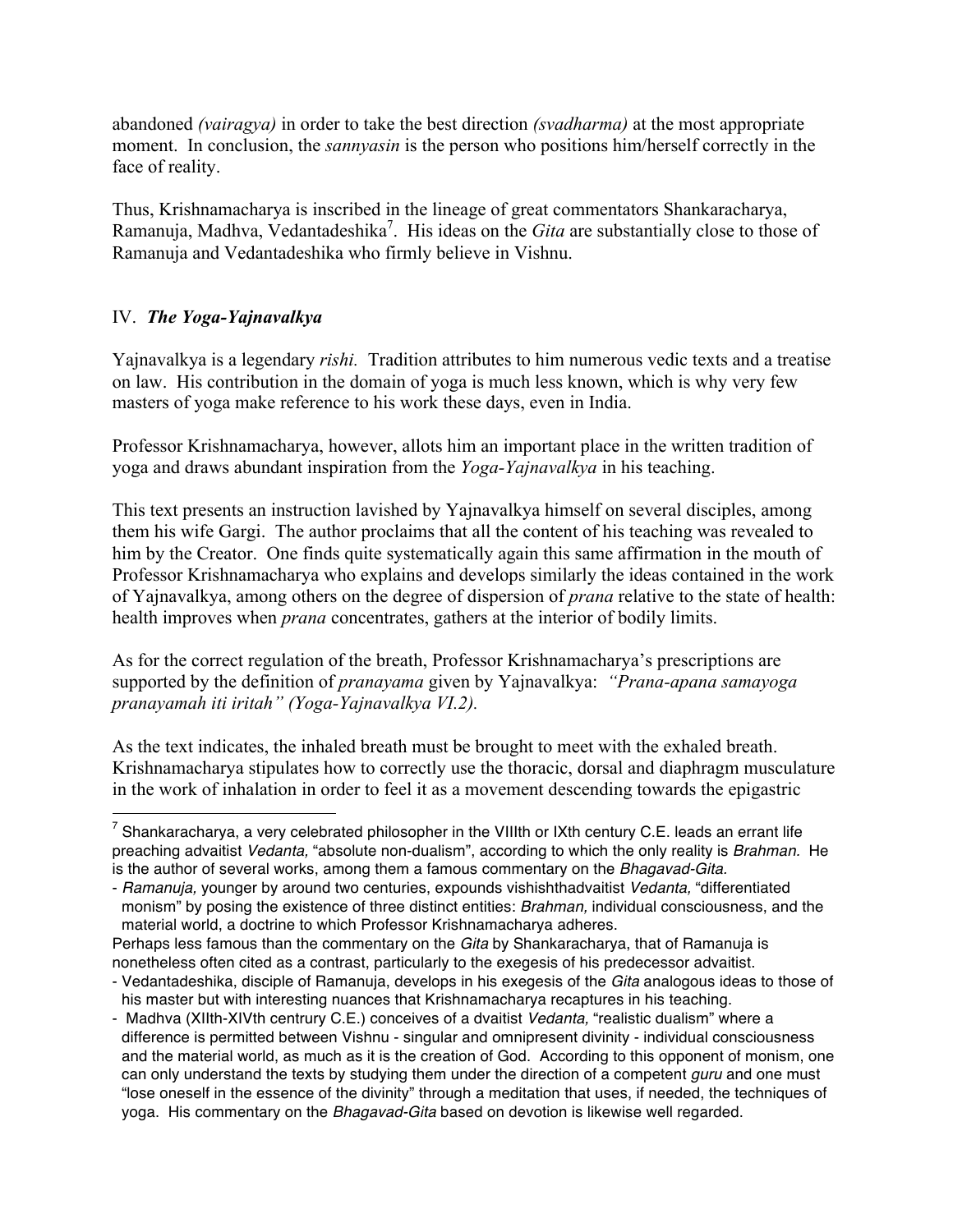region. Likewise for exhalation, the Professor explains how to employ the abdominals with a view to instigating the sensation of an ascending movement towards the epigastric region. Beginning from these principles, all the technology of *pranayama* is designed, ordered, justified, and acquires its coherence. In this perfect edifice, the *bandhas* naturally find their place in serving the union of the *prana* and *apana* vayus. The famous notion of *kundali* is similarly clarified. The coiled serpent sleeping at the entrance to the path of liberation (middle path or *shushumna nadi)* symbolizes the inertia of the mind troubled by ignorance *(avidya).*

Professor Krishnamacharya thus develops the great ideas proposed by his predecessor Yajnavalkya throughout the twelve chapters of this remarkable work on yoga.

# **V. The Hatha-Yoga-Pradipika and other texts of the same scope**

The reflections of Professor Krishnamacharya on the *Hatha-Yoga-Pradipika*<sup>8</sup> proves once again the fantastic mental clarity of the master. The positions he takes in relation to this work are courageous and unambiguous.

Sometimes he rejects certain parts of the text which, according to him, are ill-adapted, inadequate, even fanciful, and sometimes he uses others to support his teaching.

For example, the Professor explains that the six purificatory actions *(shatkarman)* presented in the second chapter of the *Hatha-Yoga-Pradipika* can be replaced to advantage by suitable practices of postures executed with deep breathing (notably long exhalations) and by some dietary adjustments. According to him, the cleansing practices proposed in this text are aggressive to the organism and risk, in many cases, causing more harm than good, especially if they are not applied with the necessary prudence. These methods belong, in fact, to the ayurvedic medical tradition and should only be used with regard for this tradition: wittingly, that is to say in properly determined cases at the right time and always accompanied with multiple precautions, the same as with all very strong therapies.

Indeed, for Professor Krishnamacharya a well constructed practice of *asana* adapted to each case, in conjunction with mental attitudes that reinforce its efficacy, constitute a veritable "surgery without instruments" *(ashastra-shastra-cikitsa)*; breathing would serve the function of "a scalpel" in bringing about a more harmonious redistribution of vital fluid for establishing better health.

Professor Krishnamacharya similarly rejects unsparingly the usefulness of five of the ten *mudra* in the third chapter of the *Hatha-Yoga-Pradipika:* in his view, *mahavedha, khecari, vajroli,* and *shakti-calana*<sup>9</sup> are no longer of interest.

 $\overline{a}$ 

<sup>8</sup> The *Hatha-Yoga-Pradipika* ("The Small Lamp of *Hatha-Yoga"*) composed by Svatmarama around the XVth century C.E. constitutes one of the most important and complete texts on *Hatha-Yoga.* It presents in the order of its four chapters the techniques of *asana* (postures), of *pranayama* (breathing exercises), of *mudra* (gestures intended to seal the vital energy inside the body's limits) and of *nada* (the production of sounds).

<sup>9</sup> - *Mahavedha* consists of gently striking the buttocks on the ground to wake the *kundalini.*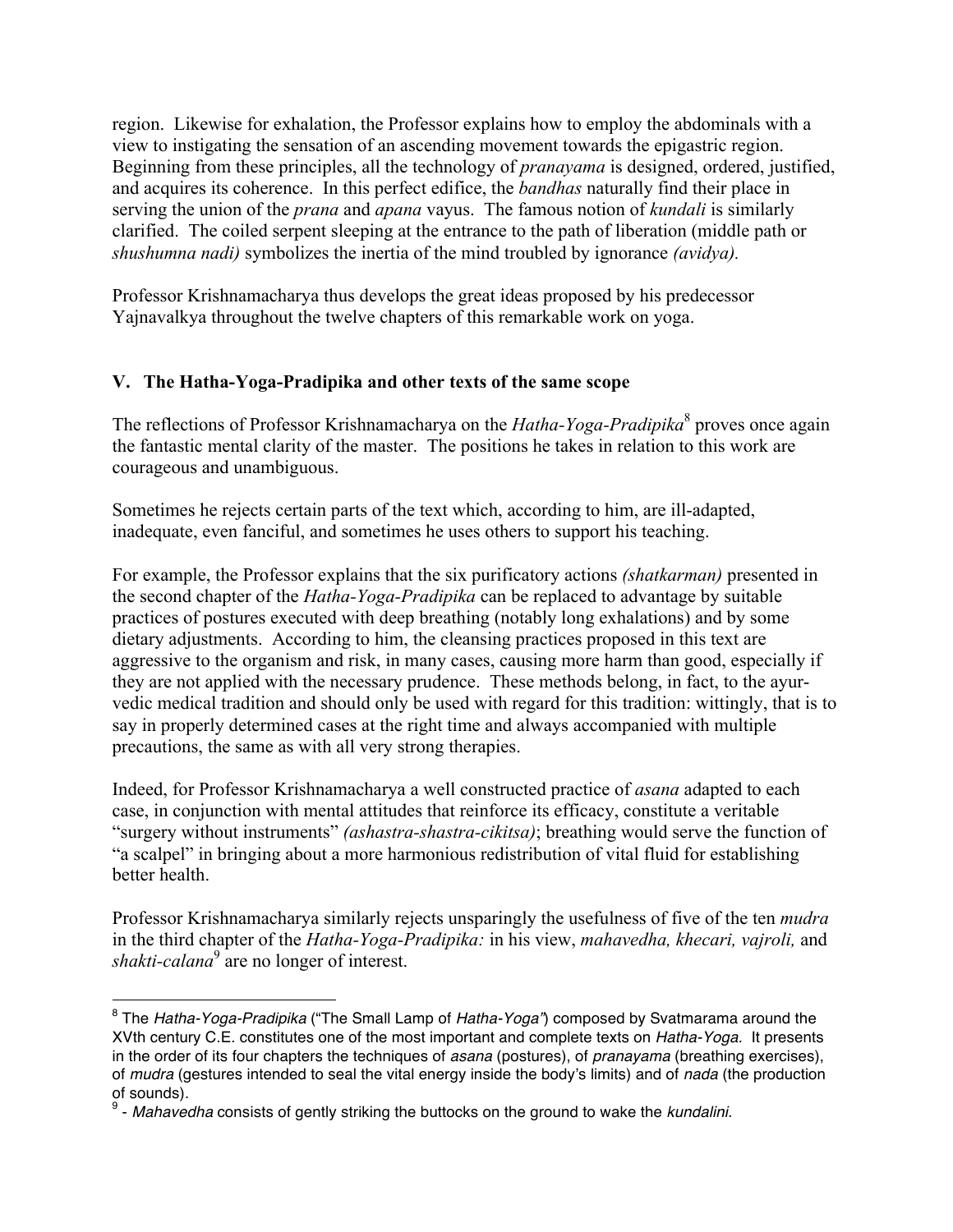He retains however the five others that he considers very valuable:

- *Mahamudra*. "the great gesture", is a seated asymmetric pose, combining flexion of the front trunk with extension and straightening of the dorsal spine. On the borderline between the main types of *asana* and *pranayama,* this *mudra* constitutes the central pillar of his teaching of technique.
- *Uddiyana-bandha, mula –bandha, jalandhara-bandha are very specific manoeuvres; more than all others, they must be correctly taught.* In the teaching of Professor Krishnamacharya, these "locks" play a very important role; we will come back to them a little further on.

*- Viparita-karani* represents the action of inversion. The Professor includes here all the inverted positions, the main ones being *sarvangasana* and *shirshasana.* For all these positions, he proposes order and method in their application.

Concerning the reference works on technique Krishnamacharya is intransigent; he condemns all he judges to be inadequate and dangerous, including current popular literature when it repeats without subtlety certain ideas of texts like the *Hatha-Yoga-Pradipika.* 

In fact, this extraordinary instructor always gives priority to oral transmission, to the direct relationship between the teacher and student over all that can be written or presented before a large public. In his view, it is essential that the teaching is not fixed, but is adapted to the present, to the situation, to the student and that the teacher strives in all circumstances to be an example for the disciple.

Professor Krishnamacharya also considers that a good number of texts on *hatha-yoga* composed around the same period as the *Hatha-Yoga-Pradipika,* like the *Gheranda-Samhita* and the *Shiva-Samhita,* risk inducing error in insufficiently cautioned practitioners. These works were written at a time when the techniques of *asana* and *pranayama* were completely separated from each other, though they were so fundamentally linked in the most ancient tradition, and when expedients that were generally poorly mastered for lack of technical rigour were often resorted to.

Professor Krishnamacharya thus appears as much as a master who knew perfectly the most ancient traditions as an audacious renovator. He actualized notions of practice that were progressively altered or lost in India.

 $\overline{a}$ 

<sup>-</sup> *Khecari*, to turn the tongue back towards the back palate after having lengthened and cut it longitudinally to the point of being able to block of nasal passages.

<sup>-</sup> *Vajroli* (a male practice), to practice contracting the genito-urinary tract after having purified it by sucking air into it through a fine tube.

<sup>-</sup> *Shakticalana,* to "rouse" the *kundalini* by rapid breathing, seated in *vajrasana,* hands holding the feet.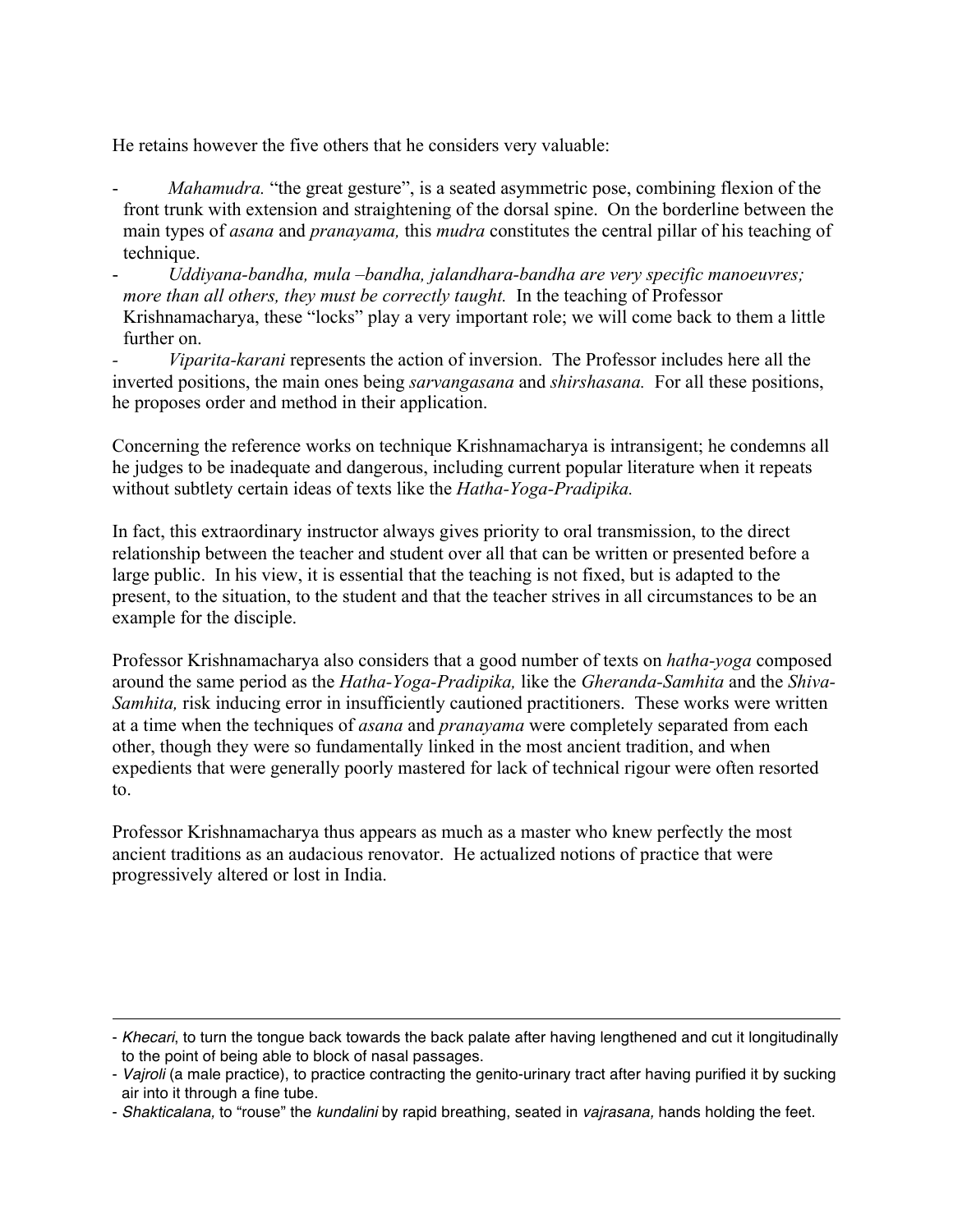# **Some elements of his practical teaching**

The following principles characterize the yoga teaching reformulated by Professor Krishnamacharya.

## **I. Asana**

#### **Vinyasa (**body poses)

The postures are poses where the different parts of the body are arranged one to another in a particular, ideal, very precise relation, with a view to producing very favourable health effects<sup>10</sup>.

# **Vinyasa-krama**

**(**gradual approach)

For each posture, one or sometimes several codified techniques:

- the starting position,
- the way to come into the posture, through precise gestures synchronized with breathing.
- the return to the starting position, classically by reversing the procedure.

*Vinyasa-krama* likewise indicates gradual progression in the construction of an *asana* course: - warm-up then,

- more precise preparation,
- a stage comprising the most intense and specific actions,
- compensation and finally,
- return to a calm state that naturally prepares for the practice of breath control which requires, for good effects, a still posture, symmetrical, stable, seated, or even lying down in certain cases.

*Vinyasa-krama* represents also preparation over the long term for a posture that one is unable as yet to master. This progression can be thought of as progressively intense courses over several weeks, even several months.

- the lower limbs spread from the front.

 $\overline{a}$ 

<sup>10</sup> Example of *vinyasa: utthita trikonasana* (in twist)

The different parts of the body are arranged one to another in precisely codified poses:

<sup>-</sup> the feet parallel,

<sup>-</sup> the trunk in the same vertical plane as the spread lower limbs,

<sup>-</sup> the arms extended cross-wise,

<sup>-</sup> one hand placed on the ground, fingers turned ahead, outside the foot on the opposite side of the twist, - gaze directed towards the hand in the air.

These different instructions induce a twist articulated at multiple levels, from the ankles to the cervical spine.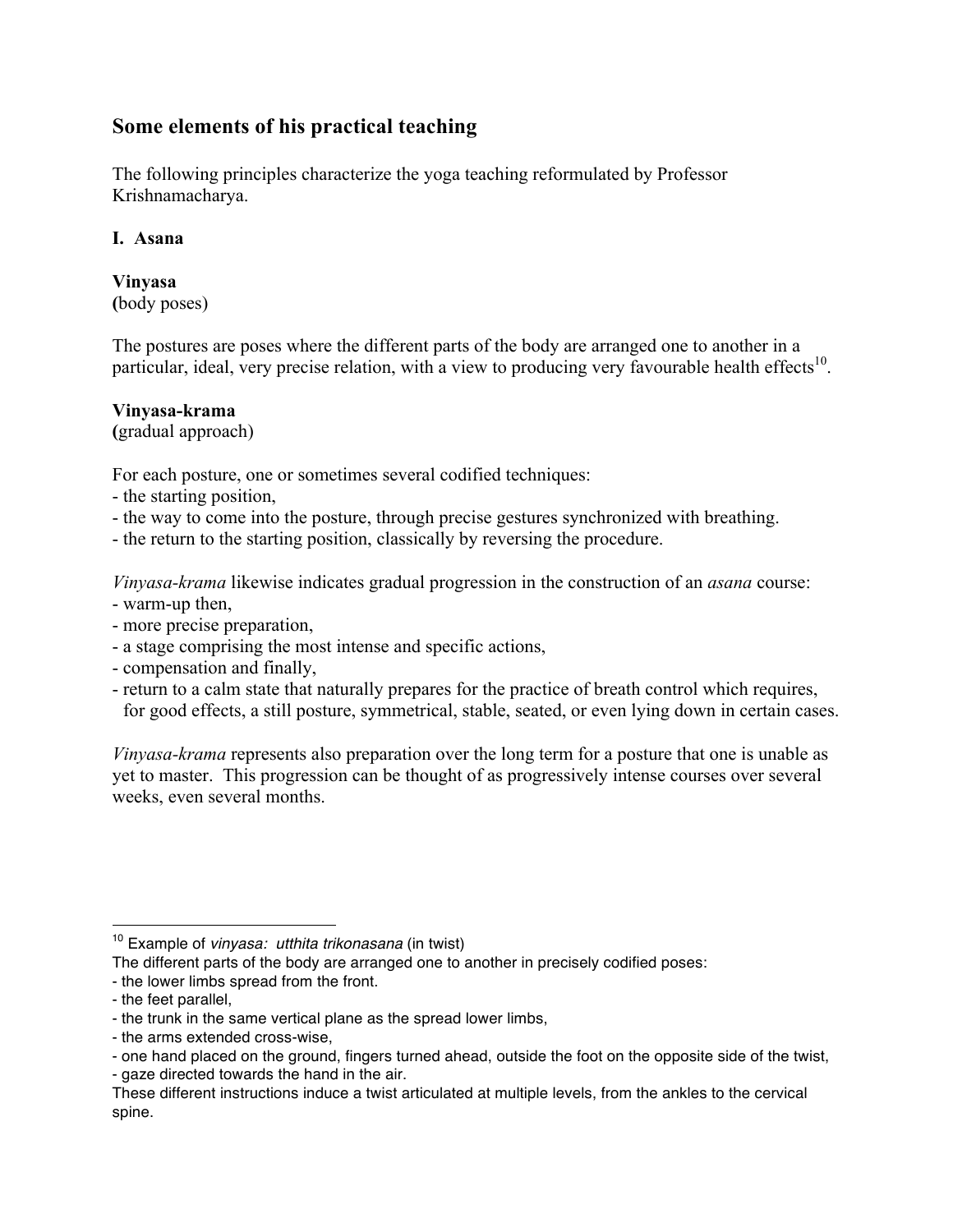### **Pratikriyasana**

This term indicates compensatory action. It pertains to an application of one posture that is most often modified, symmetric and dynamic. Its goal is to reestablish equilibrium, that is to say, to neutralize the possible undesirable effects of the preceding posture and hence to accentuate its favourable effects.

Professor Krishnamacharya proposes a precise codification of these compensatory postures according to different classical postural concepts.

### **Variations, intensifications, modifications**

There are a very great number of postures of which most are comprised of multiple variations, intensifications and modifications.

- variations are different ways of doing the same *asana* (which makes it possible to diversify the practice),
- intensifications are the possibilities of reinforcing the action of a posture by using, for example, a well-placed support, breathing rhythms, or a particular static application,
- modifications are arrangements brought to a position so as to adapt it to the needs and possibilities of the person.

The master proclaims that all those who reduce the *asanas* to a few seated positions totally ignore the precise action of the practice of postures in the domain of physical and mental health.

#### **Bhaga**

Professor Krishnamacharya insists a great deal on the notion of adaptation of postures to individual needs and limitations. This method consists of reducing certain more secondary characteristics of the posture so as to conserve the essential at less risk.

## **Standing postures**

A great number of postures, notably most of the standing postures, come to us without doubt directly from Professor Krishnamacharya who adjusted them in order to respond to modern-day needs. Among these standing postures, *uttanasana, parshva-uttanasana, utthita-trikonasana,*  and *utthita-parshva-konasana* are examples of poses codified by Professor Krishnamacharya himself.

#### **Breathing and bandhas**

According to precise codification, the phases of breathing are associated with movements for going into and out of each posture.

- One exhales while doing a forward bend, a twist, a lateral bend or any other movement that brings the limbs and trunk together.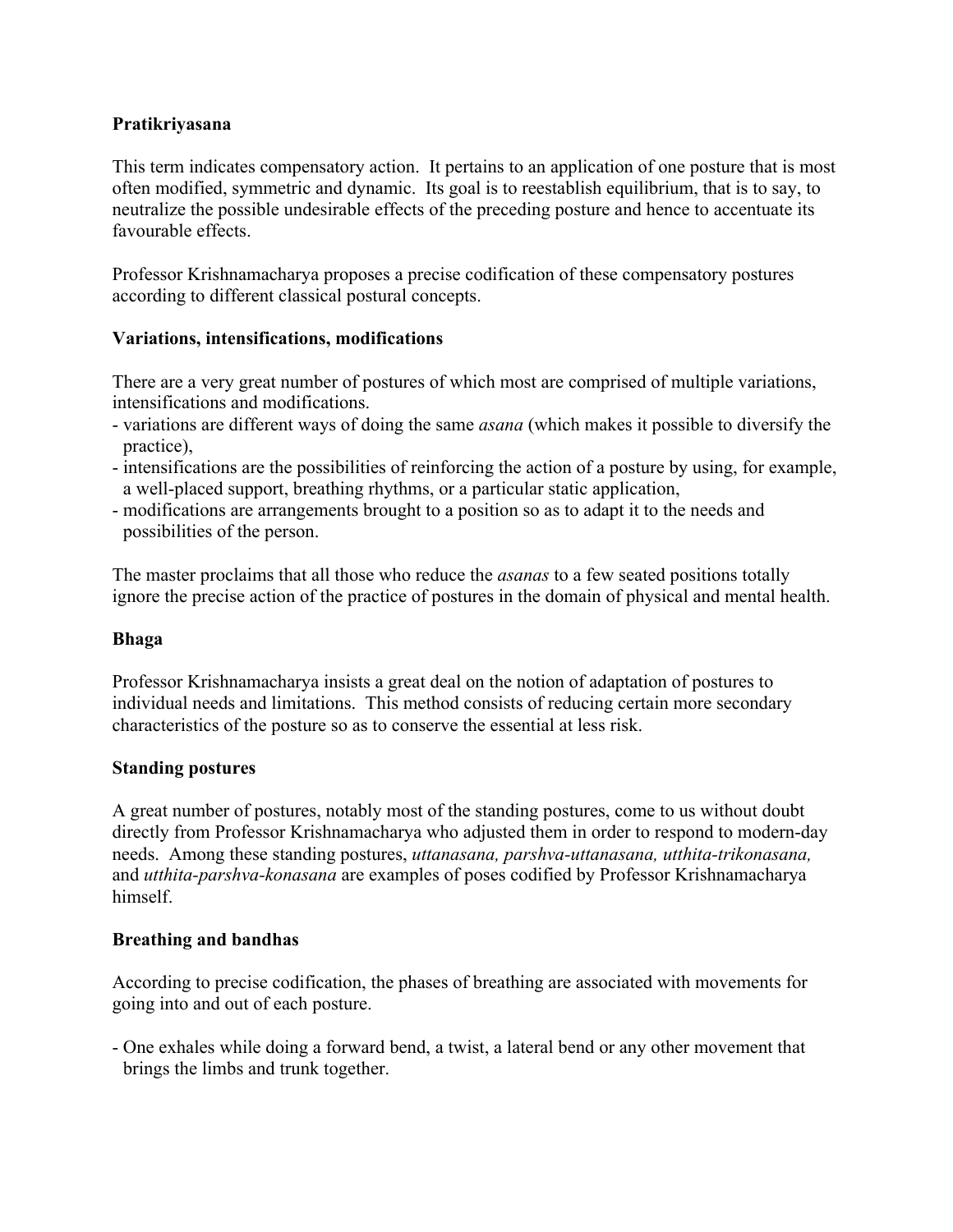- One inhales while doing a backbend (spinal extension) or any other movement that takes the limbs away from the body.

Ideally, breathing - of the  $ujjayi$  type<sup>11</sup> - is slow, fine, regular, counted and measured consciously by the practitioner.

- The systematic use of this type of breathing during the execution of the postures is one of the specific traits of Krishnamacharya's teaching. This practice amplifies the thoracic and abdominal action and facilitates an increasingly fine awareness of the deep musculature of the spine and its mobility (especially in the dorsal region.)
- Varied and very precise breathing rhythms and certain contractions *(bandhas)* intensify the effects of the postures practiced.
- *Jalandhara-bandha* is an elementary action that necessarily precedes the other controls and breath retentions and that aids the positioning of the back. This *bandha* systematically accompanies all the forward bends.
- The practice of the other *bandhas - uddiyana* and *mula-bandha -* although very useful, can only be attempted when sufficient retention of breath, particularly with empty lungs, is well mastered.

# **II. Pranayama**

 $\overline{a}$ 

## **Relationship to posture**

The practice of asanas prepares the body and the mind naturally for *pranayama.*

- The position chosen for *pranayama* is a very comfortable seated posture that facilitates straightening the dorsal spine.
- Crossing the legs in classical seated postures like *padmasana* (lotus posture) is recommended; in effect folding the legs permits the circulation of energy and blood in the upper body that encourages breadth and depth of breathing. However, the choice of posture must not diminish the qualities of straightness and comfort in the pose. In certain cases, a simpler adapted position is to be preferred to the classical postures.

 $11$  This type of breathing produces a sound in the glottis (produced by the throat) which, if one listens attentively, allows for controlling at each instant the quality of one's breathing (long, fine and regular), itself proof of the harmony of the bodily exercise.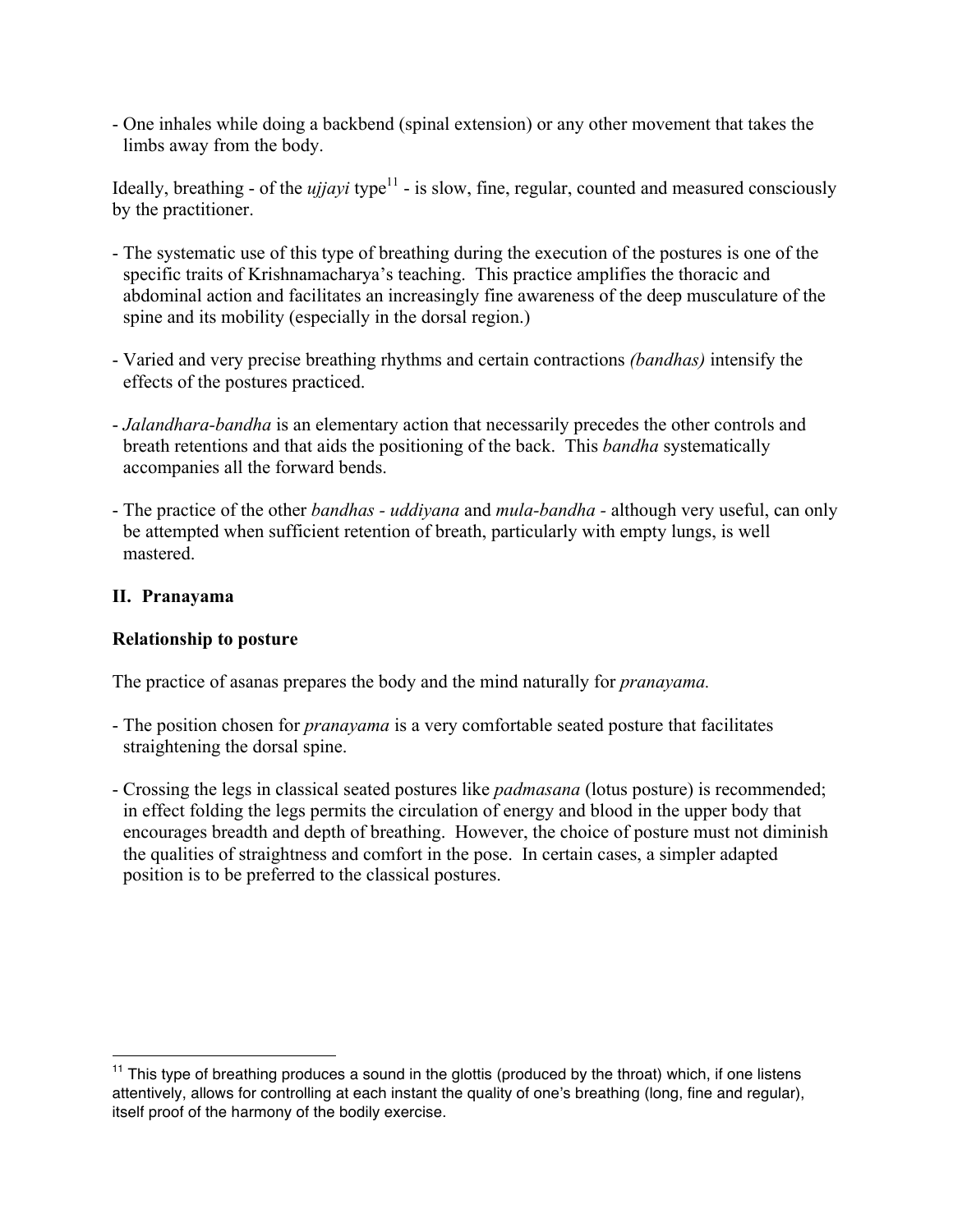# **Definitions and techniques**

- *Pranayama* is essentially an exercise of total attention to the breathing that one seeks to control.
- The quality of exhalation must not under any circumstances be affected by the other components of *pranayama* - inhalation, retentions with full or empty lungs - because it is this exhalation before anything else that facilitates the calming of the mind.
- The different parts of *pranayama* scrupulously respect the teaching of Patanjali: exhalation, inhalation, retentions, place, duration and number are all taken into consideration in order to allow the breath to become long and fine *(Yoga-Sutra* II-50).
- Professor Krishnamacharya specifies and organizes the technique and the teaching of pranayama as a means of uniting *prana* and *apana.* His technical specifications with regard to the direction of movement of the breath correct many errors of interpretation.

## **Bandhas**

Already mentioned with regard to postures, the *bandhas* are most significant when associated with the practice of *pranayama.* They have an essential role in moving the *prana* towards the *apana* and vice-versa.

The word "bandha" is a technical term in yoga that means "the act of joining", "link", "lock". There are four principal *bandhas,* namely: *jalandhara, uddiyana, mula and jivha-bandha.12*

# **Mantra**

 $\overline{a}$ 

According to Professor Krishnamacharya, the association of *mantras* with *pranayama* constitutes the best preparation for the *yogin* who wishes to unite with the Lord.

This technique reinforces devotional meditation and can lead to the highest spiritual realizations. The interpretation given by Professor Krishnamacharya of aphorism 51 of chapter II of Patanjali<sup>13</sup> concerning the fourth *pranayama* is very explicit in this regard.

<sup>&</sup>lt;sup>12</sup> - *Jalandhara-bandha:* To take up this position, straighten the upper back and stretch neck in bringing the chin towards the jugular notch (above the sternum).

<sup>-</sup> *Uddiyana-bandha:* maintaining *jalandhara-bandha* on an empty retention following a deep exhalation, protract the contraction of the abdominal muscles as if pulling the navel toward the vertebral column and towards the diaphragm (back and up).

<sup>-</sup> *Mula-bandha:* at the moment of inhaling, release the region above the umbilical retracted for *uddiyanabandha* but hold the lower abdomen in. One feels then a drawing up of all the pelvic structures.

<sup>-</sup> *Jivha-bandha:* keep the point of the tongue fixed upward and backward against the palate. Less known than the other three *bandhas*, this last is used, according to this teaching, during exhalation, in the *pranayama* named *shitali.*

<sup>13</sup> *"Bahya abhyantara vishayakshepi caturthah:" The fourth type of pranayama transcends the level of the consciousness.*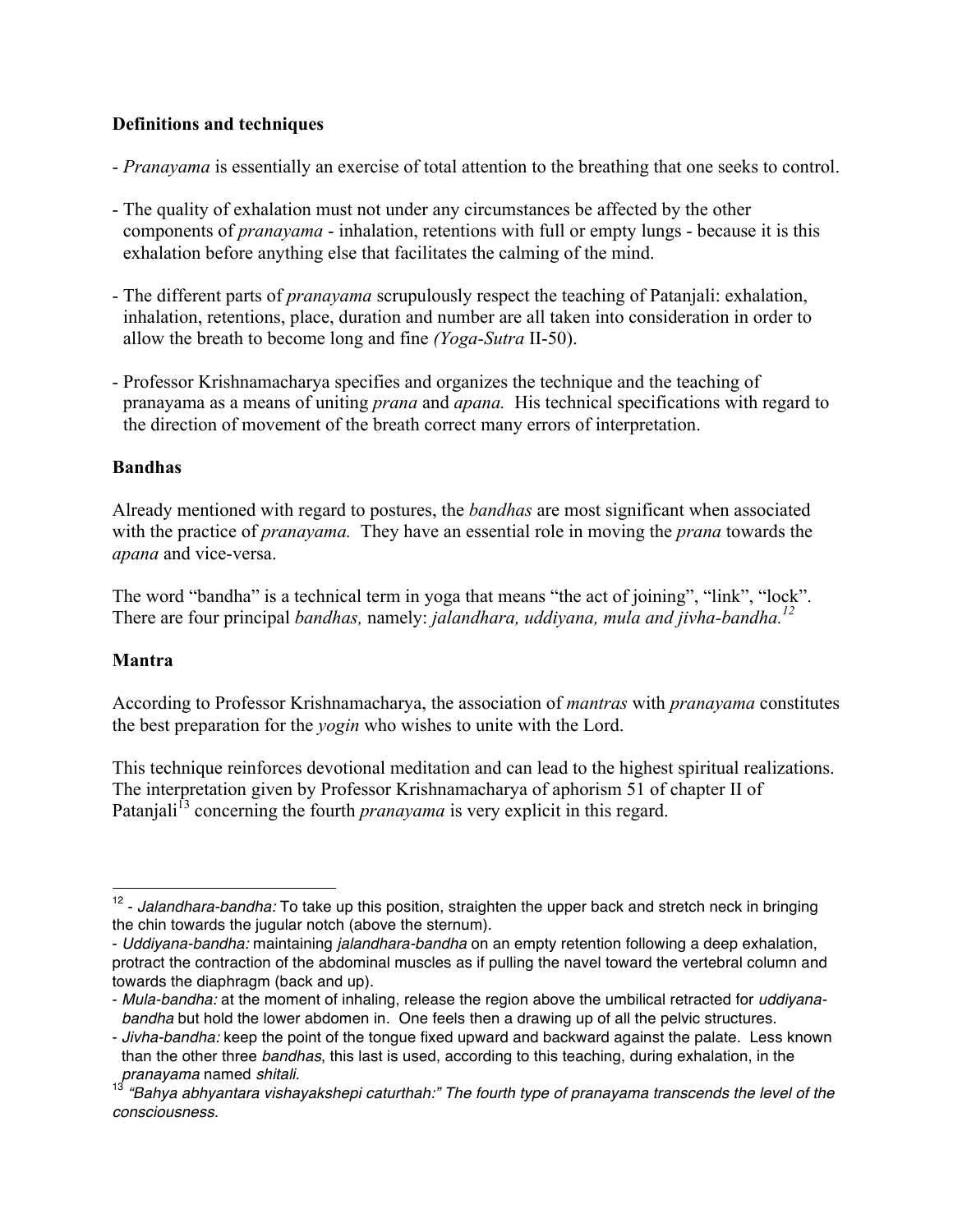### **III. Viniyoga**

#### **Asana-pranayama**

Adaptation of practice necessitates great attention to the content, the rhythm and the harmony of the whole course.

#### **Yama, niyama**

It is difficult, indeed impossible to derive real and sustained profit from the regular practice of *asana* and *pranayama* without respect or intelligent attention towards the rules of morality *(yama)* and personal discipline *(niyama).*

For Professor Krishnamacharya, the two first elements of *ashtanga-yoga* are in strict relationship with the two following limbs, *asana* and *pranayama.* For him, the "eight-limbed yoga" constitutes a very coherent whole in which the different parts are inseparable.

#### **Bhavana**

- Bhavana is a mental attitude, the intention that allows the student to maintain his/her attention during the execution of postures and of *pranayama.* This psychological orientation stops the practice from becoming mechanical, it amplifies its effects and improves self-knowledge.
- Bhavana aims to make the mind very clear, very calm, to improve physical and mental health and to induce a state of meditation or of prayer.

#### **Dhyana is asana**

 $\overline{a}$ 

The state of concentration arising from the practice of *asana* and *pranayama* is presented by Professor Krishnamacharya as a unifying movement between the body, the breath, the senses and the mind (*kaya prana indriya citta samgati).* This idea of junction, of connection, is an essential aspect of the teaching of the master

This aphorism indicates that there is a fourth dimension to *pranayama* which transcends the triple technique of inhalation-exhalation-retention. According to the teaching of Professor Krishnamacharya, the "fourth dimensional *pranayama"* coincides with a state of complete union with the Lord.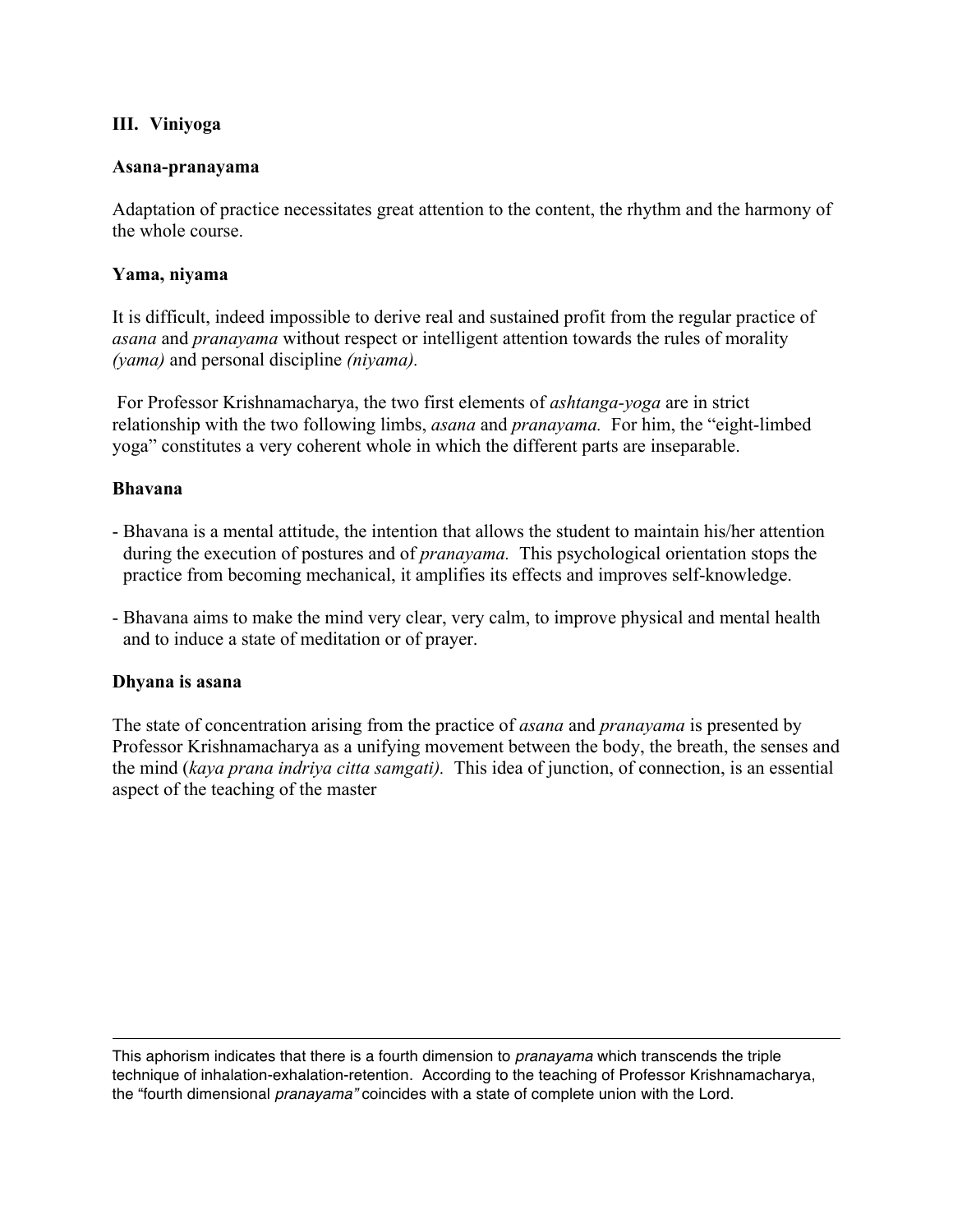### **Bheda**

- It is indispensable that the teacher adapts his/her instructions to each person, carefully respecting different parameters: constitution, place, sex, time, age, capacities, aspirations and activities (respectively: *deha, desha, linga, kala, vayas, shakti, marga* and *vritti.)*
- According to Professor Krishnamacharya, the adaptation of the practice to the individual and not the inverse is the essence of yoga itself.

In order to demonstrate this, Professor Krishnamacharya specially uses three models showing three different aspects of the application of yoga techniques:

#### 1. Srishti, sthiti, antya

Here he divides the teaching of techniques in terms of age and aspirations.

- *Srishti:* practice for young people must emphasize expansion and develop strength and agility.
- *Sthiti:* that of adults respects the necessity of action, protects health and establishes equilibrium.
- *Antya:* that of older people is in harmony with the natural movement of interiorisation.
- 2. Shakti, cikitsa, adhyatmika

This other division takes account of the objectives, the aspirations of the student. According to Professor Krishnamacharya:

- *Shakti-krama* indicates the mode of practice for the person who wants to develop certain potentials like strength, agility, concentration, who wants to master, for example, difficult postures.
- *Adhyatmika-krama* refers to the practice of the person who wants to go beyond the sensory domain and who would like to know him/herself deeply or approach God.
- *- Cikitsa-krama* comprises all those practices in which the objective is to eliminate bodily impurities accumulated in the systems and organs *(koshas),* in the anatomical canals (vessels, nerves...) and in the subtle canals (*nadis).*
- 3. Shikshana, rakshana and cikitsa

A third model close to the preceding one has also become classic thanks to Professor Krishnamacharya:

- *Shikshana:* techniques intended to be integrated into training, to study. They constitute an object of *samyama* (see footnote 4) and lead to mastery in a specific domain.
- *Rakshana:* techniques aimed at protecting health through preventing illness.
- *Cikitsa:* techniques having a therapeutic objective; that is to say of establishing better health in a person who is sick or impaired.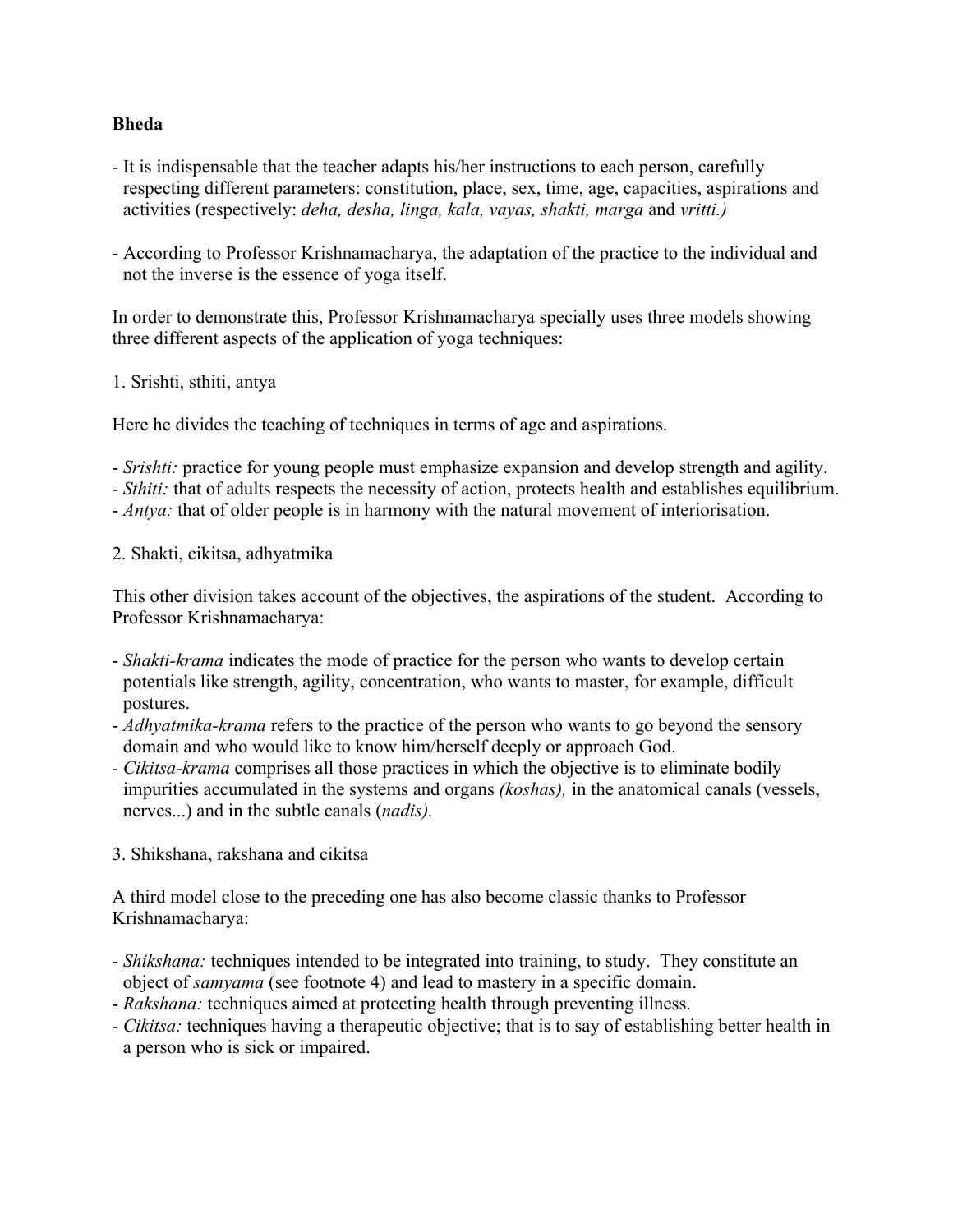### **Yoga and ayur-veda**

The contribution of Professor Krishnamacharya to treatment through yoga is very important. His knowledge of practical methods belonging to the ancient medicine of India and his immense experience of different aspects of yoga led him to propose scientific, varied and original remedies. Adapted exercises sometimes associated with "medical" treatment (decoctions, herbs, various medicines, massages...), Vedic chanting, prayer, a mental attitude in certain life situations, attention to food, confidence in the teaching given, are so many elements which, together or separately, play an essential role in the recovery of health.

## **Langhana, Brimhana**

The transposition into the practice of yoga (*yogabhyasa*) of certain ayurvedic therapeutic actions<sup>14</sup> like the action which "reduces" (*langhana*) and the action which "nourishes" (*brimhana*) is an example of the original contribution of the master.

Langhana: courses in which forward-bending postures, twists, long exhalation and recitation in a very low and soft register predominate go in the direction of restriction, of contraction. Instructions of this sort can be given, for example, to an individual who wants to lose weight.

- *Brimhana*: courses in which backbends, long inhalations and strong recitation in a high tone prevail are capable of leading to physical and psychological expansion, which can prove useful in certain cases.

The professor fills in these notions by insisting on the fact that *langhana* and *brimhana* indicate the nature of what happens, which depends first of all on the interaction between the teacher and the student. If the instructor guides with a gentle, modest, unobtrusive voice, the course has every chance of leading to more *langhana* effects on the student. Conversely, if he/she is very present, if he/she supports and encourages the student's efforts in a lively way, the consequences will most likely be of the *brimhana* type.

#### **Examination of the Patient**

 $\overline{a}$ 

Before proposing any treatment, Professor Krishnamacharya believes it necessary to meet the patient and observe him/her (*darshana*), to examine through palpation certain parts of his/her body (*sparshana*) and to question him/her (*prashna*). The master developed great skill in taking the pulse (*nadipariksha*) which aided him in determining the most appropriate type of yoga practice or ayurvedic treatment.

<sup>&</sup>lt;sup>14</sup> These two notions are developed in the famous treatise on Ayur-veda, the Caraka-Samhita, in chapter twenty-two (called "*langhana-brimhaniya*").